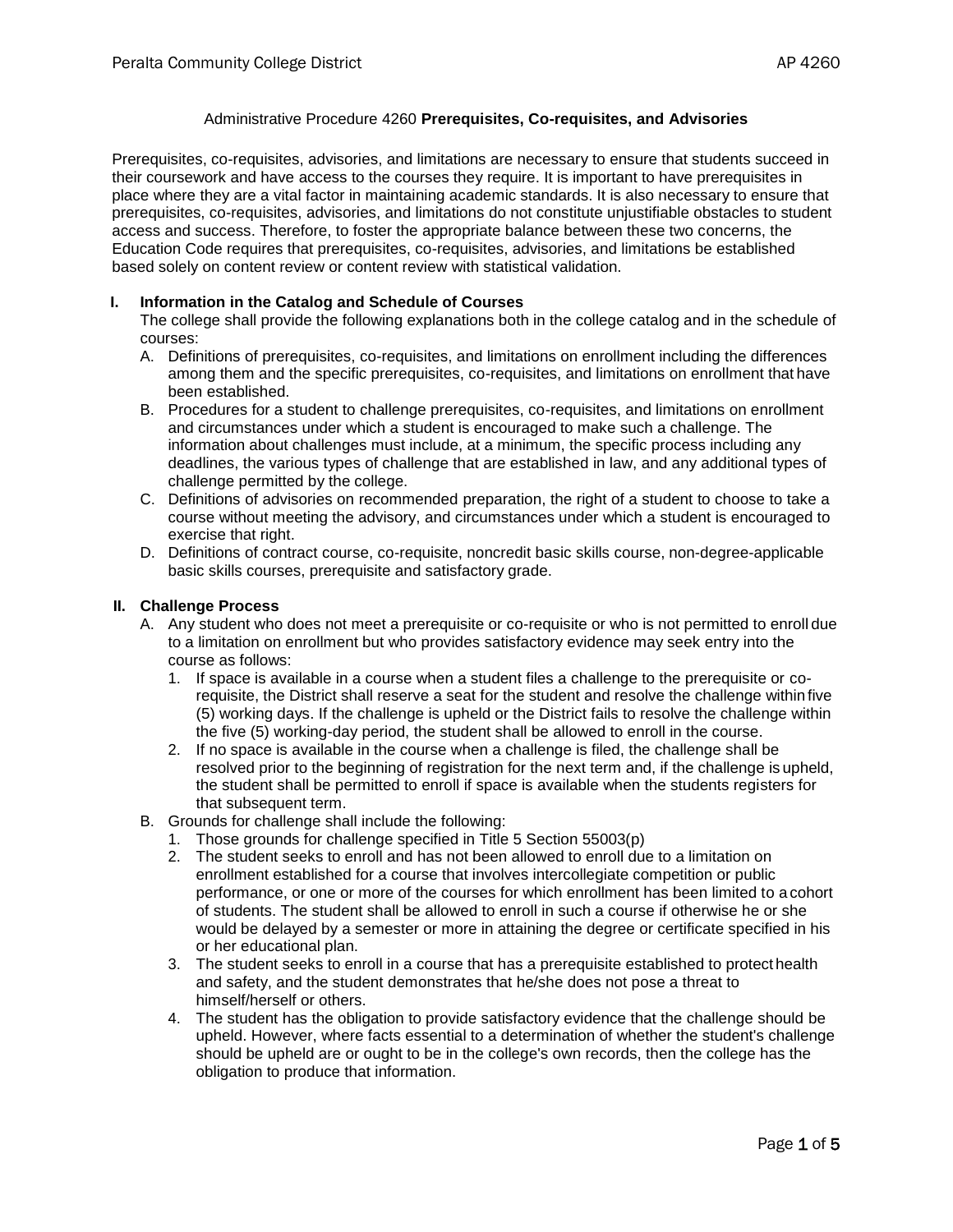## C. Curriculum Review Process

The curriculum review process shall at a minimum be in accordance with all of the following:

- 1. Establish a curriculum committee and its membership in a manner that is mutually agreeable to the college administration and the academic senate.
- 2. Establish prerequisites, co-requisites, and advisories on recommended preparation (advisories) only upon the recommendation of the academic senate except that the academic senate may delegate this task to the curriculum committee without forfeiting its rights or responsibilities under Title 5 Sections 53200-53204 and within the limits set forth in Title 5 Section 55003. Certain limitations on enrollment must be established in the same manner.
- 3. Establish prerequisites, co-requisites, advisories on recommended preparation, and limitations on enrollment only if:
	- i) The faculty in the discipline or, if the college has no faculty member in the discipline, the faculty in the department do all of the following:
		- A) Approve the course; and,
		- B) As a separate action, approve any prerequisite or co-requisite, only if: The prerequisite or co-requisite is an appropriate and rational measure of a student's readiness to enter the course or program as demonstrated by a content review including, at a minimum, all of the following:
			- 1) involvement of faculty with appropriate expertise;
			- 2) consideration of course objectives set by relevant department(s). The curriculum review process should be done in a manner that is in accordance with accreditation standards.
			- 3) be based on a detailed course syllabus and outline of record, tests, related instructional materials, course format, type and number of examinations, and grading criteria;
			- 4) specification of the body of knowledge and/or skills which are deemed necessary at entry and/or concurrent with enrollment;
			- 5) identification and review of the prerequisite or co-requisite which develops the body of knowledge and/or measures skills identified under iv.
			- 6) matching of the knowledge and skills in the targeted course (identified under iv.) and those developed or measured by the prerequisite or co-requisite (i.e., the course or assessment identified under v.); and
			- 7) maintain documentation that the above steps were taken.
		- B) Approve any limitation on enrollment that is being established for an honors course or section, for a course that includes intercollegiate competition or public performance, or so that a cohort of students will be enrolled in two or more courses, and, in a separate action, specify which.
		- C) Approve that the course meets the academic standards required for degree applicable courses, non-degree applicable courses, non-credit courses, or community service respectively.
		- D) Review the course outline to determine if a student would be highly unlikely to receive a satisfactory grade unless the student had knowledge or skills not taught in the course. If the student would need knowledge or skills not taught in the course itself, then the course may be approved for degree applicable credit only if all requirements for establishing the appropriate prerequisite have been met excepting only approval by the curriculum committee.
		- E) Review the course outline to determine whether receiving a satisfactory grade is dependent on skills in communication or computation. If receiving a satisfactory grade is sufficiently dependent on such skills, then the course may be approved for degree applicable credit only if all requirements have been met for establishing a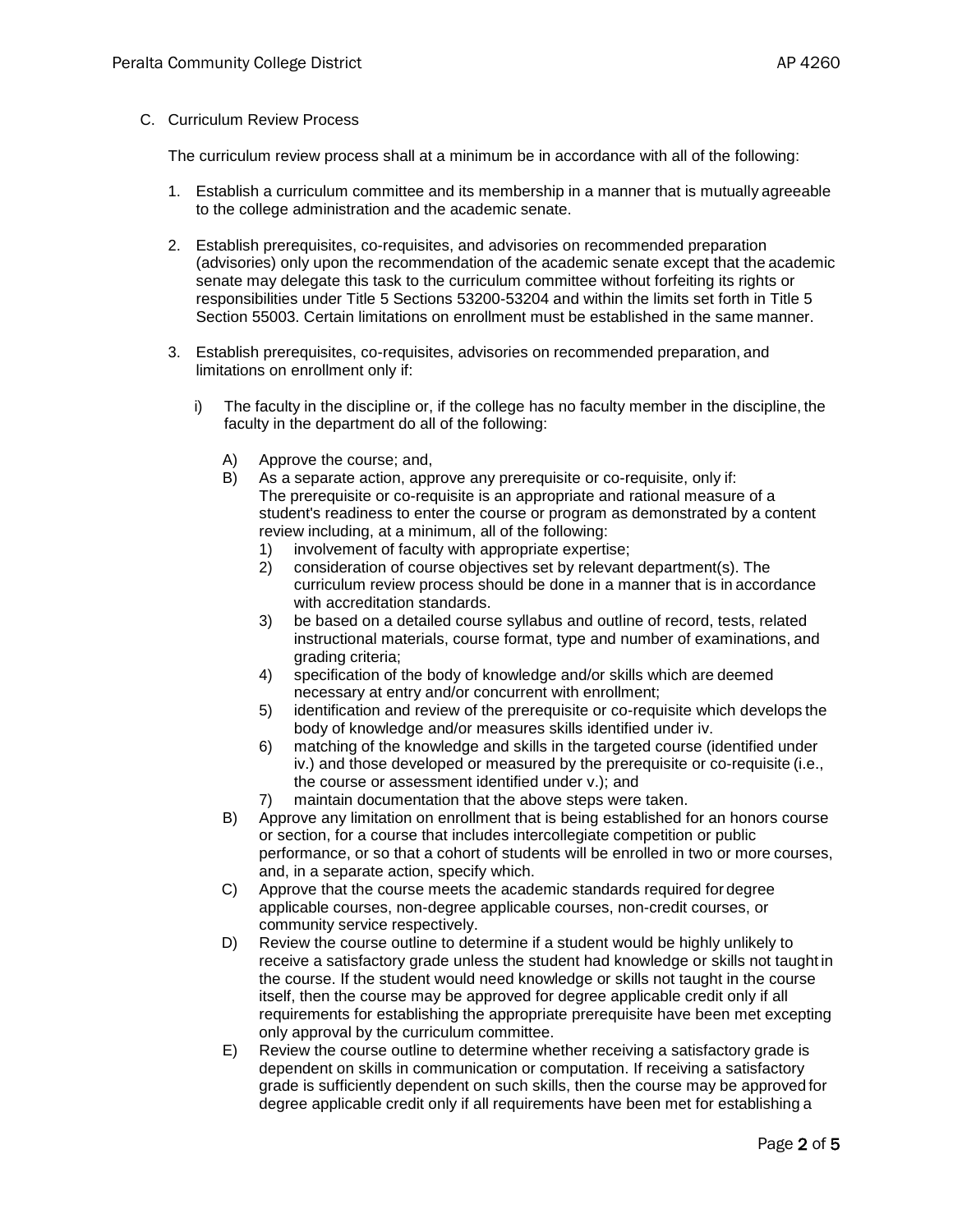prerequisite or co-requisite of not less than eligibility for enrollment to a degreeapplicable course in English or mathematics, respectively.

- ii) A course which should have a prerequisite or co-requisite as provided in (5) or (6) but for which one or more of the requirements for establishing a prerequisite have not been met may only:
	- A) Be reviewed and approved pursuant to the standards for non-degree applicable credit, non-credit, or community service; or
	- B) Be revised and reviewed as required to meet the criteria for establishing the necessary prerequisites or co-requisites.
- iii) The curriculum committee also reviews the course and prerequisite in a manner that meets each of the requirements specified above.
- iv) If the District chooses to use content review as defined in Title 5 of the Code of California Regulations section 55000(c) to define prerequisites and co-requisites in reading, written expression, or mathematics for courses that are degree applicable and are not in a sequence, it must adopt a plan consistent with Title 5 of the Code of California Regulations section 550039(c).
- 4. Program Review. As a regular part of the program review process or at least every six years, except that the prerequisites and co-requisites for vocational courses or programs shall be reviewed every two years, the college shall review each prerequisite, co-requisite, or advisory to establish that each is still supported by the faculty in the discipline or department and by the curriculum committee and is still in compliance with all other provisions of this policy and with the law. Any prerequisite or co-requisite that is still supported shall be reviewed promptly thereafter to assure that it is in compliance with all other provisions of this policy and with the law.
- 5. Implementing Prerequisites, Co-requisites, and Limitations on Enrollment. Implementation of prerequisites, co-requisites, and limitations on enrollment must be done in a consistent manner and not left exclusively to the classroom instructor. Every attempt shall be made to enforce all conditions a student must meet to be enrolled in the course through the registration process so that a student is not permitted to enroll unless he/she has met all the conditions or has met all except those for which he/she has a pending challenge or for which further information is needed before final determination is possible of whether the student has met the condition.
- 6. Instructor's Formal Agreement to Teach the Course as Described. Each college shall establish a procedure so that courses for which prerequisites or co-requisites are established will be taught in accordance with the course outline, particularly those aspects of the course outline that are the basis for justifying the establishment of the prerequisite or co-requisite. The process shall be established by consulting collegially with the local academic senate and, if appropriate, the local bargaining unit.

# **III. Courses Exempt from Content Review**

Title 5 subdivision (e) of section 55003 specifies the conditions under which a prerequisite or corequisite does not need to be subject to either content review or content review with statistical validation:

- A. It is required by statute or regulation; or
- B. It is part of a closely-related lecture-laboratory course pairing within a discipline; or
- C. It is required by four-year institutions; or
- D. Baccalaureate institutions will not grant credit for a course unless it has the particular communication or computation skill prerequisite.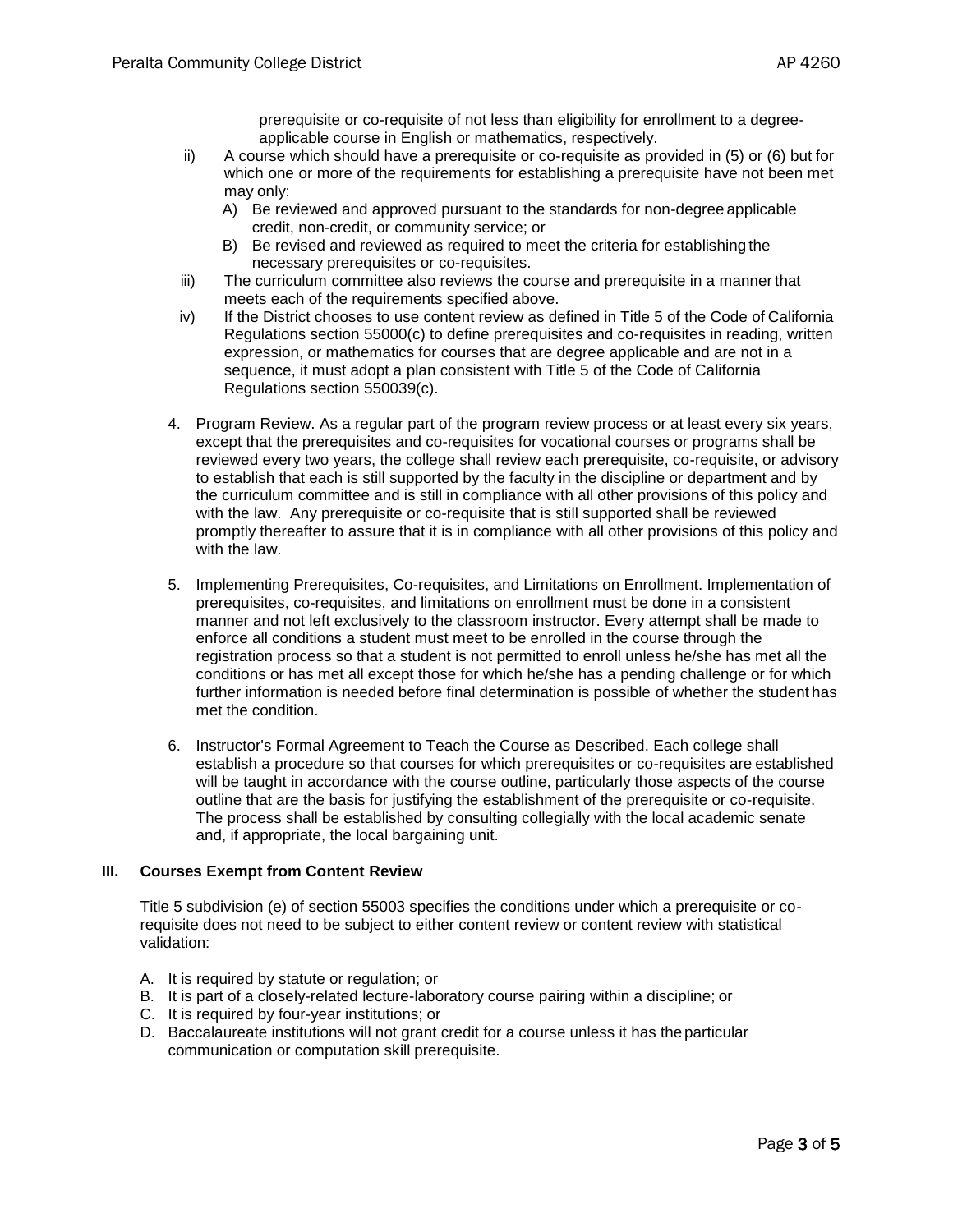## **IV. Review of Individual Courses**

If the student's enrollment in a course or program is to be contingent on his or her having met the proposed prerequisite(s) or co-requisite(s), then such a prerequisite or co-requisite must be established as follows. If enrollment is not blocked, then what is being established is not a prerequisite or co-requisite but, rather, an advisory on recommended preparation and must be identified as such in the schedule and catalog. Establishing advisories does not require all the following steps.

1. Advisories on Recommended Preparation

The college may recommend that a student meet a standard of readiness at entry only if recommended by the faculty in the discipline or department and by the curriculum committee as provided in above. This process is required whether the college used to describe such recommendations in its catalog or schedule as "prerequisites," or "recommended," or by any other term.

2. Limitations on Enrollment

The types of limitation on enrollment specified below may only be established through the curriculum review process by the discipline or department faculty and the curriculum committee specified above including the requirement to review them again at least every six years; for example, as part of program review. The following requirements must also be met in order to establish these particular limitations on enrollment.

- 1. Performance Courses. The college may establish audition or try-out as a limitation on enrollment for courses that include public performance or intercollegiate competition such as but not limited to band, orchestra, theater, competitive speech, chorus, journalism, dance, and intercollegiate athletics provided that:
	- a. For any certificate or associate degree requirement which can be met by taking this course, there is another course or courses which satisfy the same requirement; and
	- b. The college includes in the course outline of record a list of each certificate or associate degree requirement that the course meets and of the other course or courses which meet the same requirement.

Limitations on enrollment established as provided for performance courses shall be reviewed during program review or at least every six years to determine whether the audition or try-out process is having a disproportionate impact on any historically under-represented group and, if so, a plan shall be adopted to seek to remedy the disproportionate impact. If disproportionate impact has been found, the limitation on enrollment may not be printed in subsequent catalogs or schedules nor enforced in any subsequent term until such a plan has been endorsed by the department and the college administration and put into effect.

- 2. Honors Courses. A limitation on enrollment for an honors course or an honors section of a course may be established if, in addition to the review by the faculty in the discipline or department and by the curriculum committee as provided above, there is another section or another course or courses at the college which satisfy the same requirements. If the limitation is for an honors course and not only for an honors section, the college must also include in the course outline of record a list of each certificate or associate degree requirement that the course meets and of the other course or courses which meet the same associate degree or certificate requirement.
- 3. Blocks of Courses or Sections. Blocks of courses or blocks of sections of courses are two or more courses or sections for which enrollment is limited in order to create a cohort of students. Such a limitation on enrollment may be established if, in addition to review by the faculty in the discipline or department and by the curriculum committee as provided above, there is another section or another course or courses that satisfy the same requirement. If the cohort is created through limitations on enrollment in the courses rather than limitations